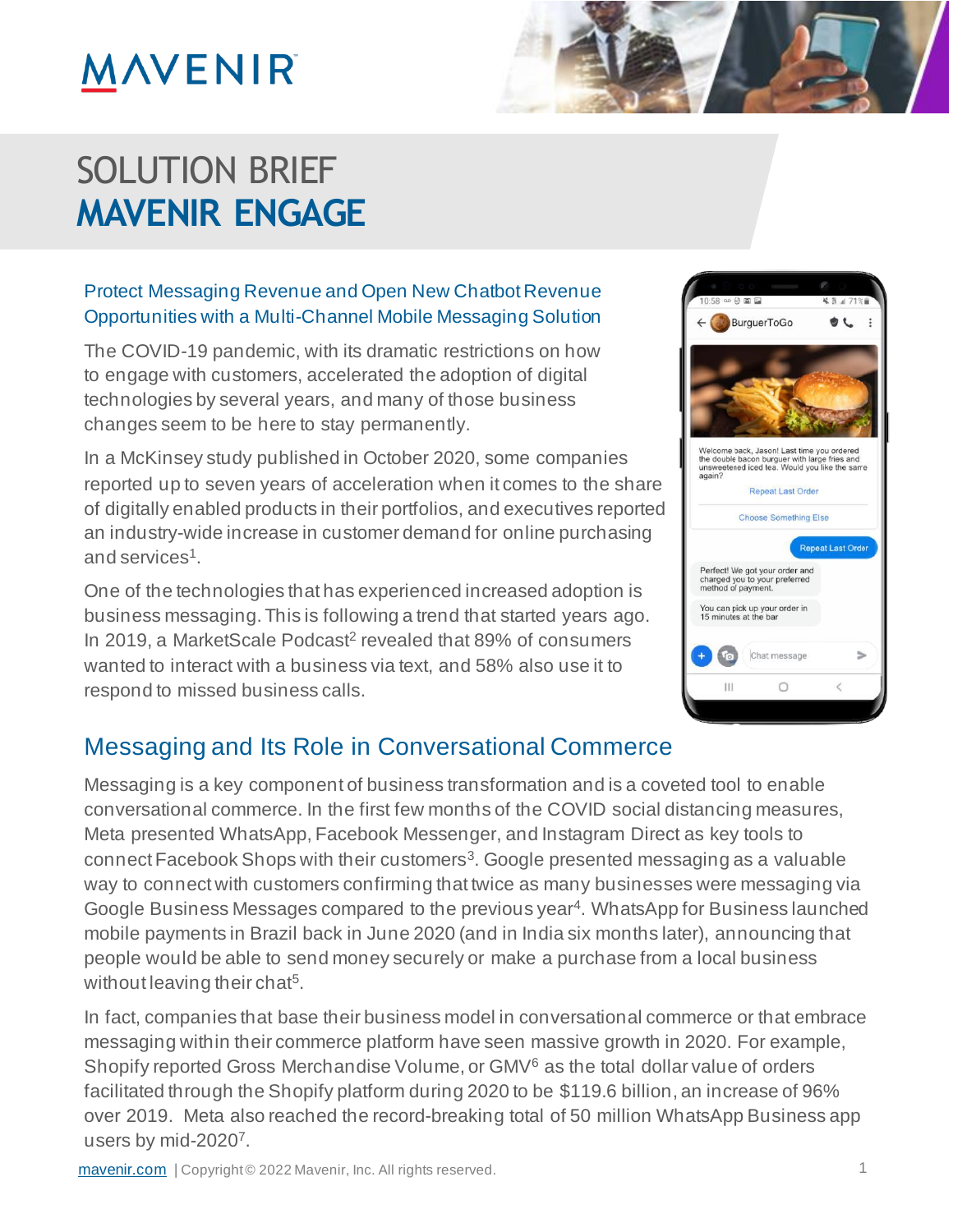## **ANENIR**



89% of consumers want to interact with businesses via text.

58% of consumers respond to missed business calls via text.

The high value of Messaging as a customer engagement tool is due to the following reasons:

- > Users don't have to download an app overcomes users' app fatigue<sup>8</sup>. Users are reluctant to download new applications and create new accounts for casual interactions. Messaging is native to the mobile device or leverages one of the applications users already have.
- **Businesses do not have to develop branded apps to keep customers engaged**  apps are costly to develop and maintain. Messaging allows businesses to stay close to their customers without having to invest in an app.
- **It is an always-on, bidirectional channel** after a first conversation with the brand, there is no need for the user to do a web search anymore because conversations remain in the messaging app. Users can quickly re-engage with the business and vice-versa. And there is a history of the conversation that provides the context of the interaction and avoids any misunderstandings.
- **Provides simpler business differentiation**  businesses are building a fragmented ecosystem of tools for bookings, check-in, notifications, reminders, and customer feedback. Each new tool comes with its own web-based interface and look and feel, which introduces friction. Messaging allows data collection within the conversation and lets back-office systems handle the formatting or storage.
- **Provides a richer customer experience**  Messaging offers a native and secure handling of content such as images, videos, audio clips, web views, files, and questionnaires or surveys. The latest messaging channels, such as RCS (Rich Communication Service) and Apple Messages for Business, introduce the concept of suggested replies, allowing users to tap instead of type.
- **Enables fast business digitization** it adapts to pandemics, weather events, and other emergencies by allowing businesses to quickly convert customer engagement processes—such as appointments, reservations, payments, alerts, and reminders into digital interactions. And it does so at lower cost versus developing a custom mobile application.
- **It is a high efficiency channel** Messaging allows a business representative to manage multiple conversations simultaneously over an undetermined amount of time. Voice calls cannot compete due to their 1-to-1 nature and limited duration.

#### The Role of CSPs in Conversational Commerce

Over the last few decades, Communication Service Providers (CSPs) have played a pivotal role in the growth of mobile messaging. Today, most business messaging interactions remain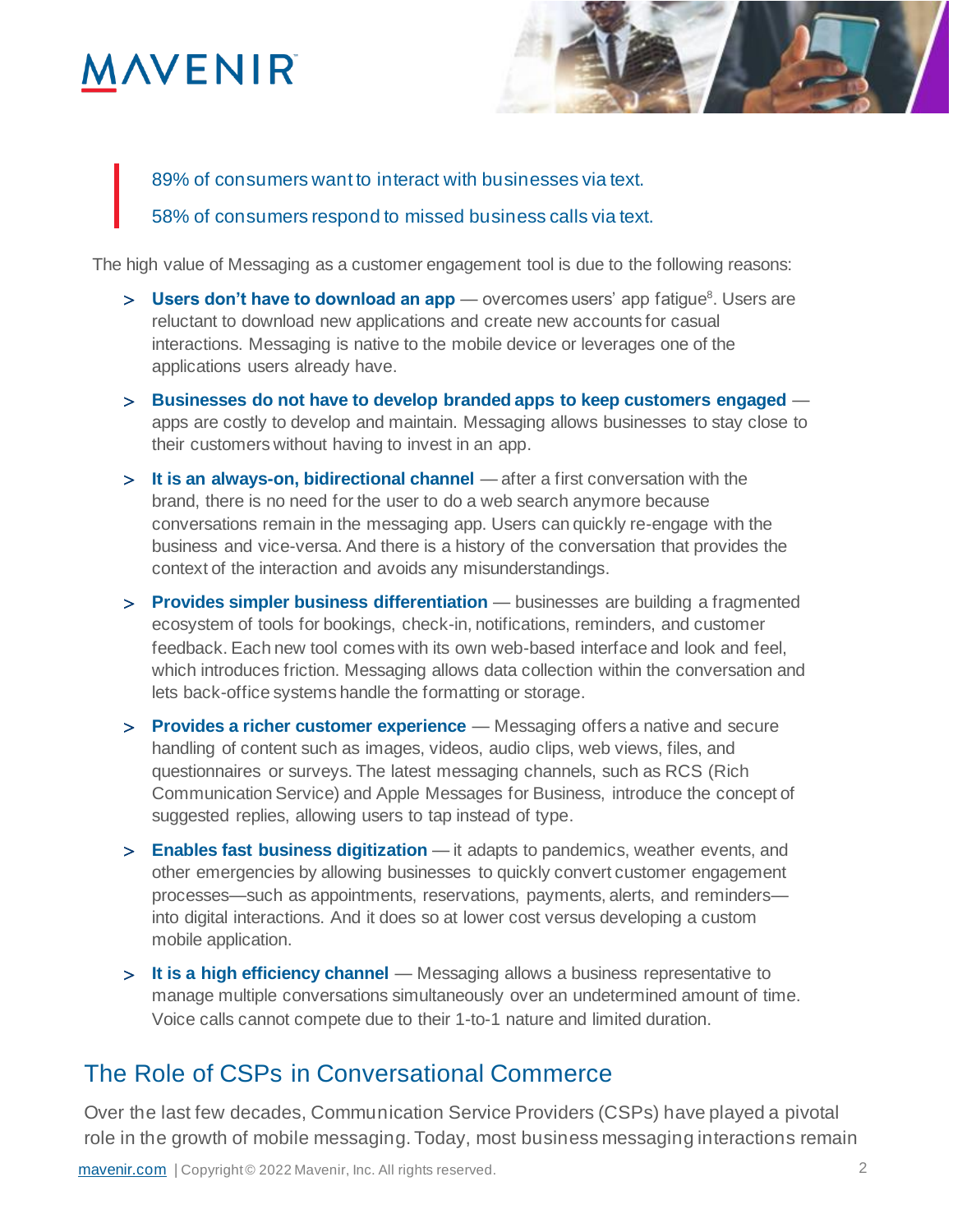

over SMS, but social networks and messaging applications have driven consumer interest towards a multimedia messaging experience that SMS cannot deliver.

RCS is the mobile industry's response to this demand—a mobile native messaging channel that offers rich multimedia capabilities and introduces key customer engagement elements such as rich cards, carousels, suggested responses, and delivery and read notifications. It is considered the natural evolution of SMS for 5G networks<sup>9</sup>.

The SMS business model is heavily focused in wholesale, with multiple aggregators that buy message bundles in bulk at low prices and resell them to brands and businesses. The problem is that for many CSPs this model is so deeply ingrained that they are trying to replicate the same wholesale model in RCS. As a result, early RCS campaigns look more like a better MMS and are not fully realizing the potential and capabilities that RCS can enable.

Additionally, the mobile messaging market is fragmented. Apple is not yet supporting RCS on iPhone and delivering their own Apple Messages for Business experience. WhatsApp, Line, WeChat, and others almost monopolize the consumer messaging volume in many countries.

There is a need for simplicity and CSPs can play a valuable role in business messaging but, to protect their existing SMS A2P (application-to-person) revenue from cannibalization and open new revenue opportunities, they need to rethink their role in messaging. Today, CSPs only provide the delivery channel for messages sent to their subscribers. The rapid evolution of the digital ecosystem and the rise of messaging as a preferred channel requires CSPs to consider providing more capabilities at the business layer—such as chatbots— and integrate multiple channels. This allows businesses to implement bots and applications in one place and reach their customers across the different ecosystems (RCS, iOS, Android, OTT messaging apps). To do this, CSPs need to:

- **Develop a holistic, company-wide conversational commerce strategy** to deliver value in communications, commerce, customer care and chat.
- **Execute the strategy within the entire organization** including their consumer, enterprise, product, and media & advertising teams.
- **Define the right go-to-market approach** with differentiated customer journeys and value propositions for large enterprises, small and medium businesses, and advertisers.
- **Focus on swift execution with a complete business messaging platform**—instead of a basic RCS solution, CSPs need to select a vendor that can provide multiple application programming interfaces (APIs) and connectors to different messaging ecosystems and business tools. A vendor that can integrate into the rest of their business communications offerings (such as Unified Communications or Contact Center), provide built-in monetization tools, and offer a cloud-based software as a service (SaaS) solution that minimizes risks and costs.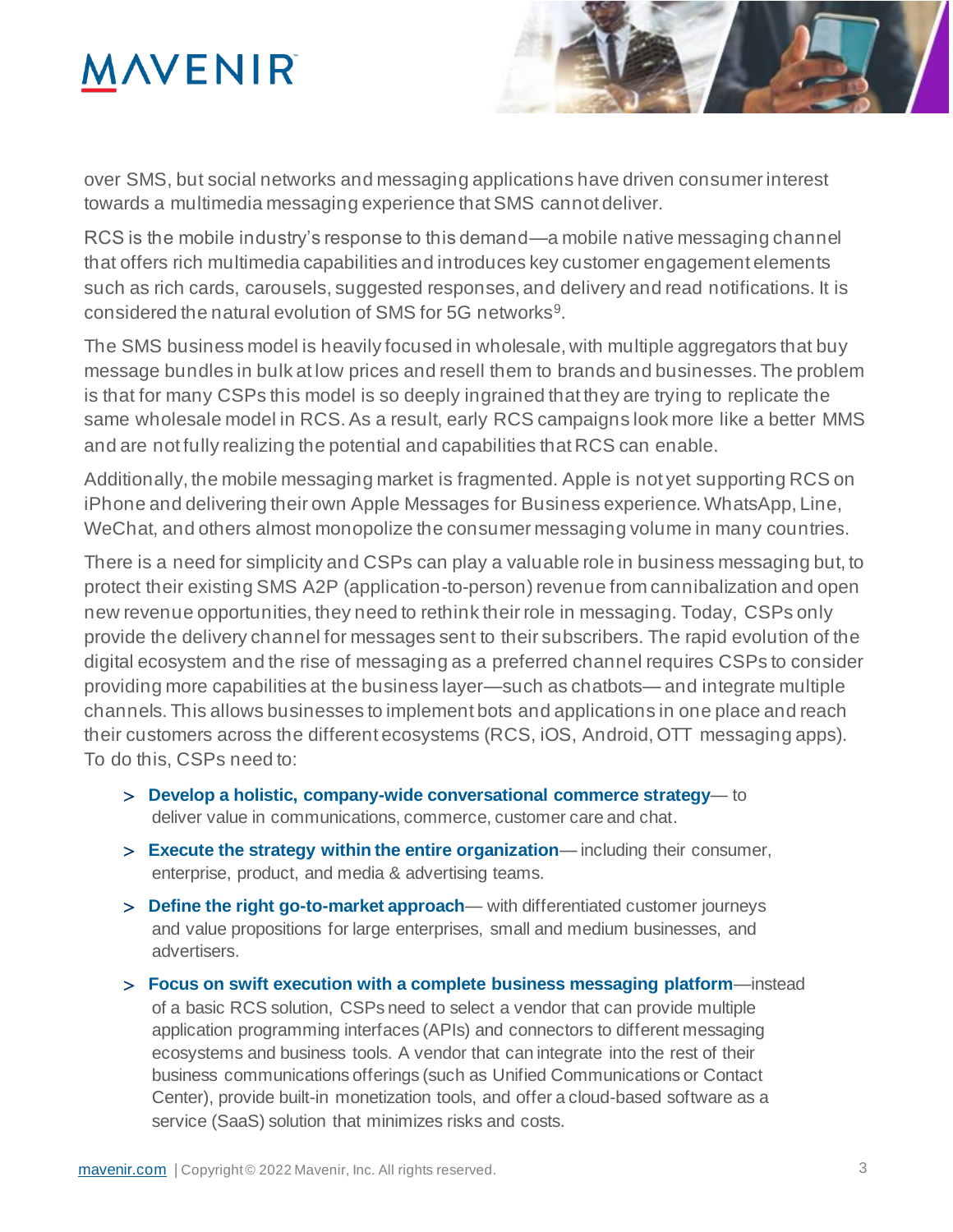

### Mavenir Engage – Business Messaging and Monetization as a Service

For CSPs looking for a swift execution, and a broader scope and reach, Mavenir has deployed all the messaging components and bundled them with value-added services into Mavenir Engage, a cloud-based Business Messaging and Monetization as a Service offering that allows CSPs to go to market faster with less risk and minimal upfront investments.

The service bundles multiple components into a flexible solution:

- > RCS MaaP Layer (Messaging-as-a-Platform)<sup>10</sup>
- > Business Monetization Layer
- > SpamShield
- > Self-service onboarding
- Integration with third-party platforms such as Google RCS cloud, payment gateways
- Business operations services to assist with brand vetting, onboarding, campaign management<sup>\*</sup> and chatbot customization<sup>\*</sup> (availability planned for Mavenir Engage 2.0)
- > Ecosystem of pre-integrated partners
- Easy integration with Contact Center Live Agents as an option to transfer chat sessions to a live agent

A Software-as-a-Service (SaaS) offering, Mavenir Engage is a dynamic service, continuously enhanced with new features and capabilities. It provides the following benefits:

- **Faster time to market**  deploying a complete business messaging solution is a massive undertaking. Mavenir cloud customers have seen implementation times reduced almost by half. Based on the CSPs' demands, implementation times can take from just a few weeks to a few months.
- **Lower upfront costs**  hosted, and operated by Mavenir in its own or public cloud infrastructure, with a light integration into the CSPs network, the solution eliminates the need to acquire network equipment, as well as expert personnel to operate it.
- **Broader reach**  interconnection to Google RCS via ROMA (RCS Open Messaging API), Apple Messages for Business, integration with other messaging ecosystems and web-based chat. CSPs can allow brands and businesses to interact with customers wherever they are.
- **Integration with business platforms** customer relationship management (CRM), eCommerce, Point of Sale, etc., allows businesses to integrate their business processes into the conversational commerce experience.
- **Built-in customer care capabilities** combines Mavenir's Mobile Business Contact Center-as-a-Service (CCaaS) via Human-in-the-Loop (HITL) APIs. CSPs can bundle a live agent console that allows businesses to transfer chatbot sessions to a human agent, including the conversation history. Additionally, the HITL APIs are openly accessible and can be accessed by third- party contact center solutions.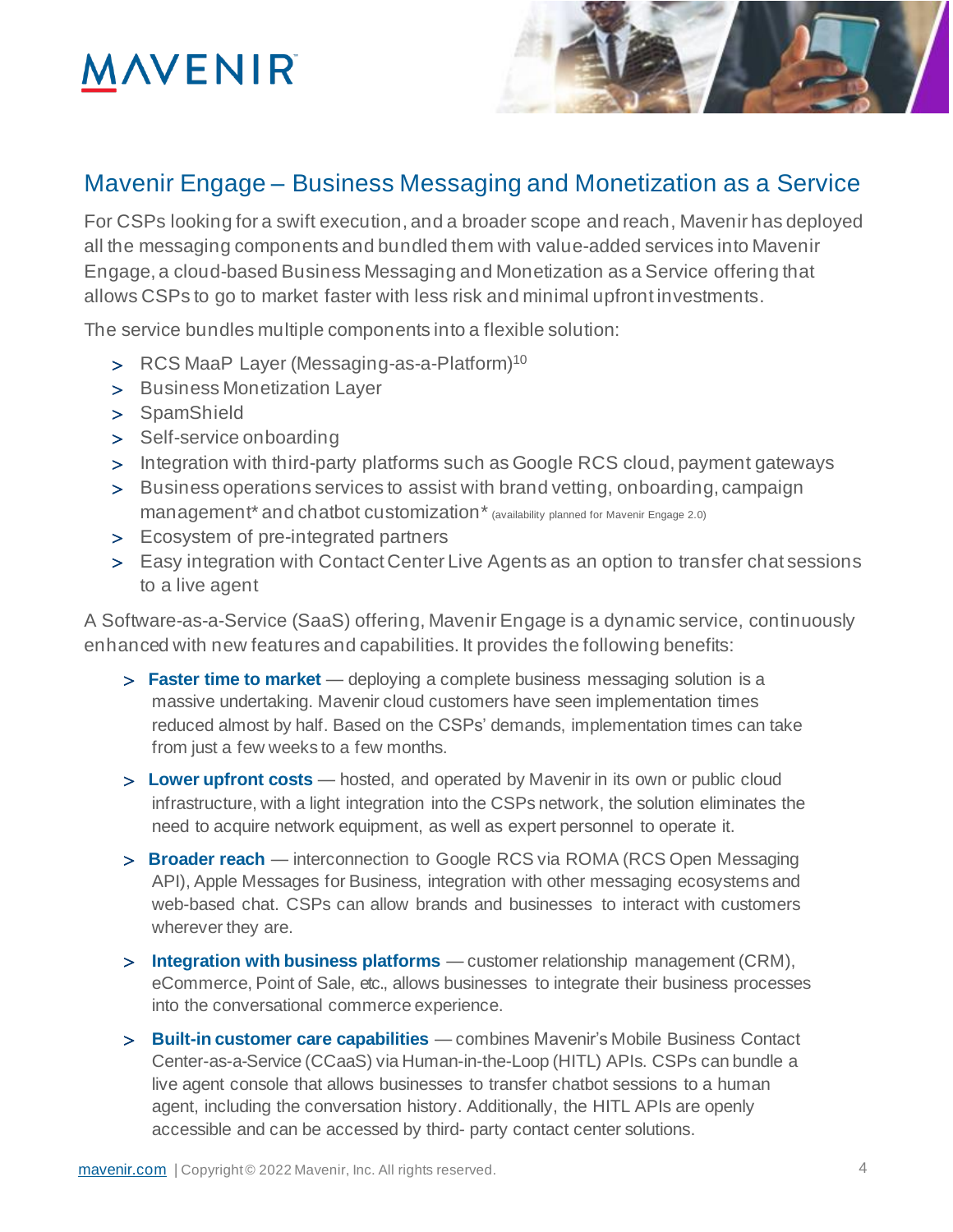## **INVENIR**

 **Powerful monetization capabilities** — including templated bots, campaign management, conversational flow builder, payment integrations, digital enablement, self-service onboarding portal, analytics, and customer dashboard.

 $S$  O  $\rightarrow$   $S$   $\rightarrow$   $S$ 

**Flexible business models** — subscription model, to provide versatility for CSPs.



*Figure 1 - Mavenir Engage – Business Messaging and Monetization as a Service*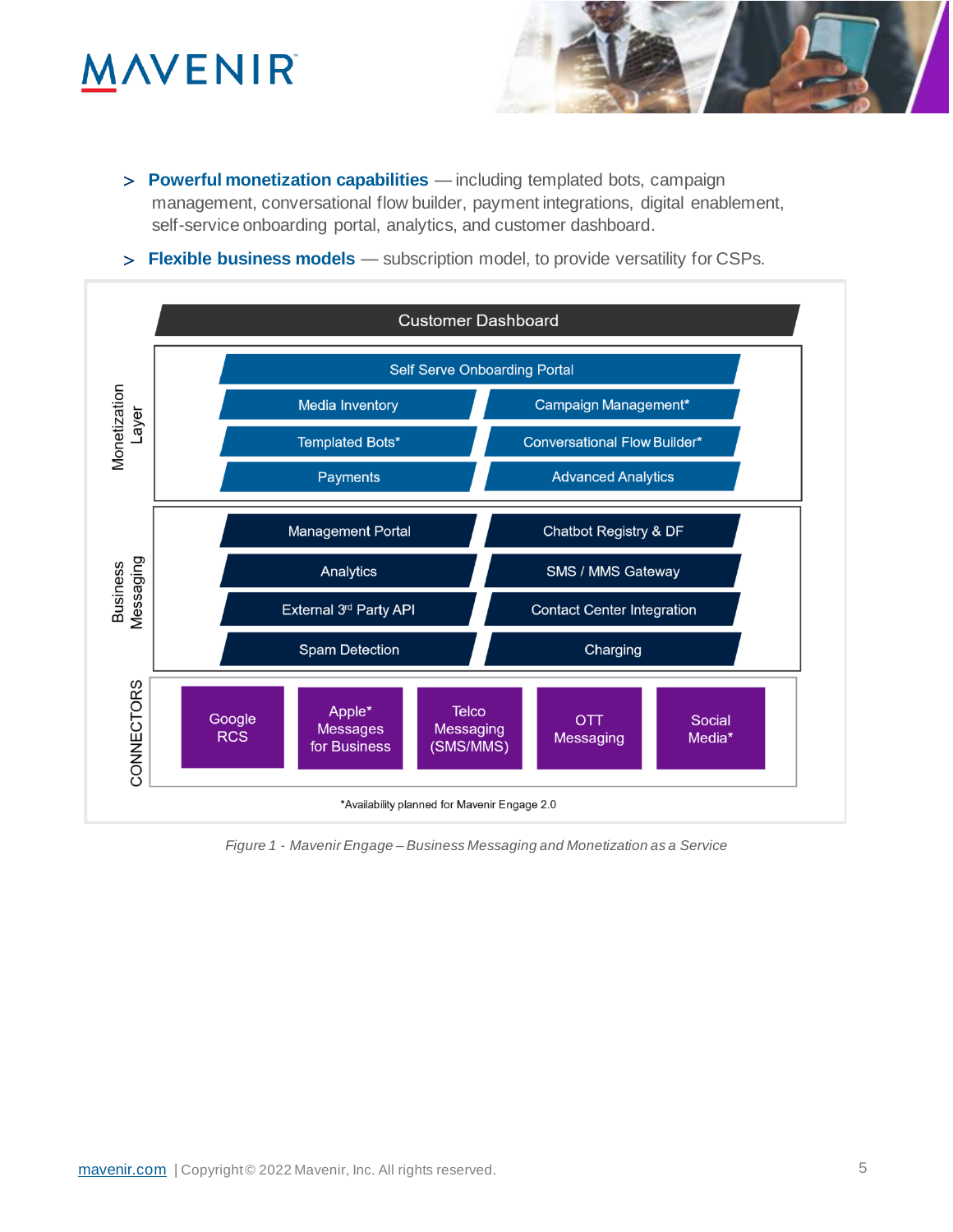

### Added Value with the Mavenir Partner Ecosystem Program

Mavenir's Engage Business Messaging as a Service solution allow CSPs to support indirect go-to-market models that rely on third-party partners to add value to their offerings and bring brands, businesses, and innovative use cases.

This is achieved by leveraging the Mavenir Business Messaging Ecosystem, consisting of more than 70 partners including messaging aggregators, application developers, channel partners, chatbot platforms and CPaaS (Communication Platform as a Service) vendors. These partners have pre-integrated their solutions with Mavenir Engage and are ready to start bringing new brands and new revenue for CSPs from day one.

#### About Mavenir

Mavenir is building the future of networks and pioneering advanced technology, focusing on the vision of a single, software-based automated network that runs on any cloud. As the industry's only end-to-end, cloud-native network software provider, Mavenir is transforming the way the world connects, accelerating software network transformation for 250+ Communications Service Providers in over 120 countries, which serve more than 50% of the world's subscribers.

For more on Mavenir Solutions please visit our website at www.mavenir.com